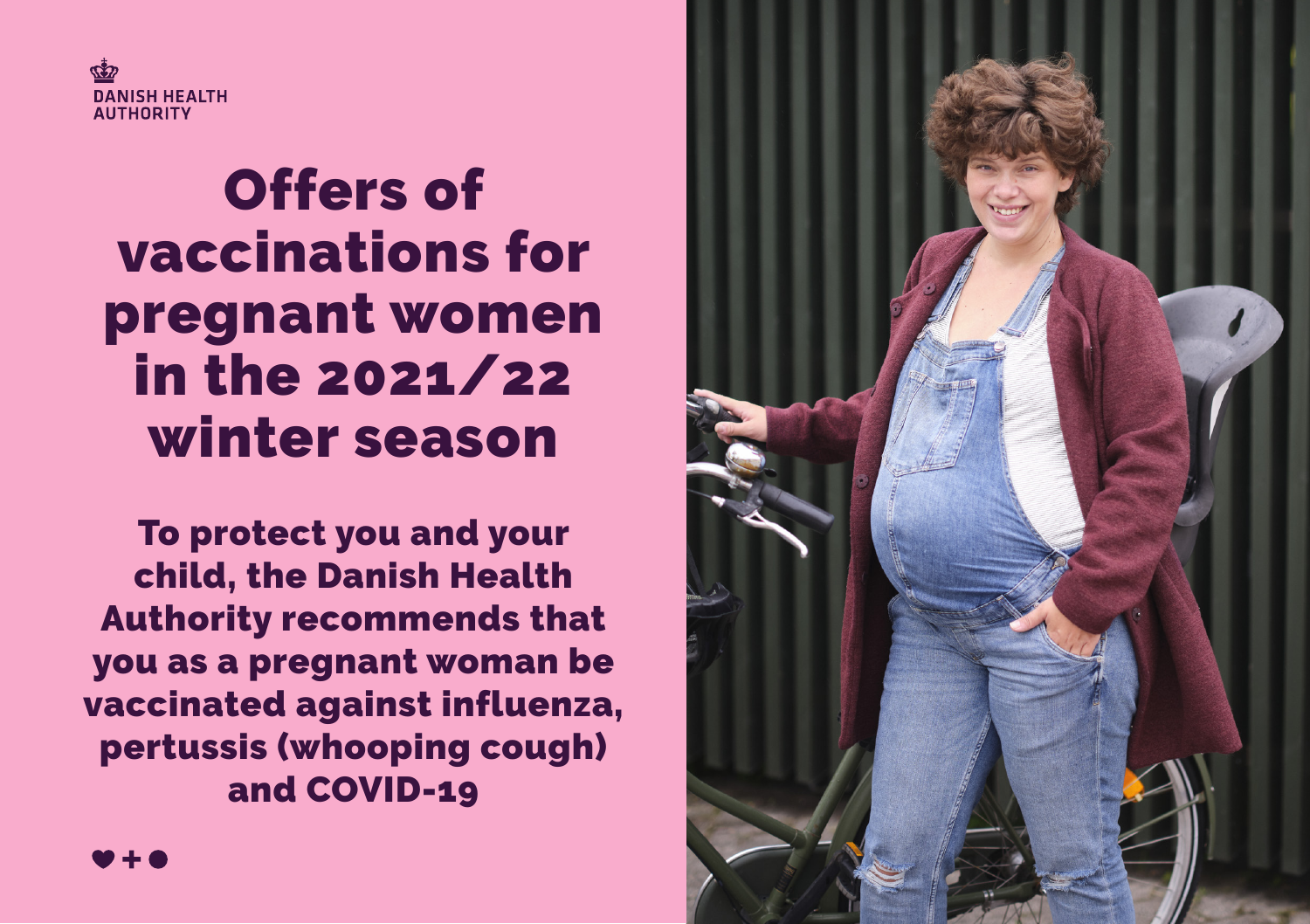# Pertussis

What is pertussis? Pertussis (whooping cough) is a usually harmless infection in older children and adults, but it can be serious in infants and often require hospitalisation. Pertussis is characterised by severe coughing fits, where the child 'wheezes' when breathing after a coughing fit.

# **Why does the Danish Health Authority recommend that pregnant women be vaccinated against pertussis?**

Pertussis vaccination of pregnant women protects the newborn baby until the child can receive the first childhood vaccination at the age of three months. In fact, the baby receives the mother's antibodies through the placenta. At the same time, the mother is also protected against getting pertussis while the baby is very small – and thus against infecting the baby.

## **How and when will I be vaccinated?**

The vaccine is given as a single injection, is free of charge for pregnant women in the second and third trimesters and is given by your own doctor. You must book an appointment yourself.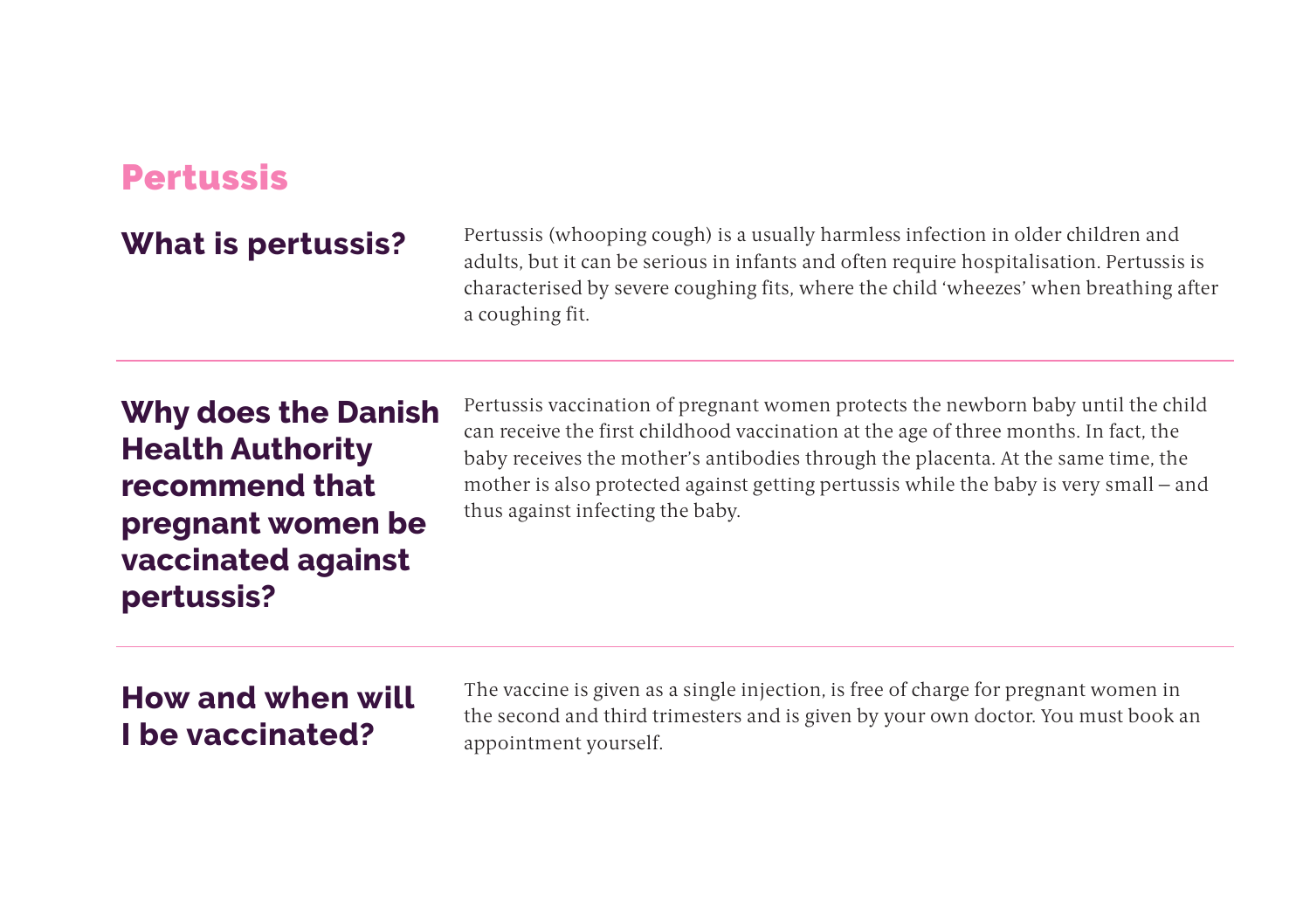# Influenza

What is influenza? Influenza is a highly contagious viral infection, which, in pregnant women, newborns and young children, among others, may develop into severe illness such as pneumonia and result in hospitalisation. Influenza in the mother during pregnancy increases the risk of premature birth and decreased birth weight in the baby.

# **Why does the Danish Health Authority recommend that pregnant women be vaccinated against influenza?**

Vaccination against influenza protects the pregnant woman against severe illness during pregnancy and the child against low birth weight and premature birth. At the same time, antibodies are transmitted to the baby through the placenta and during breastfeeding, which means that the baby is also protected during the first period after birth.

# **How and when will I be vaccinated?**

Vaccination against influenza is given as a single injection and is free of charge for pregnant women in the second and third trimesters from October to February. You can book a vaccination appointment with your doctor, go to a pharmacy or contact the facility where you are usually vaccinated.